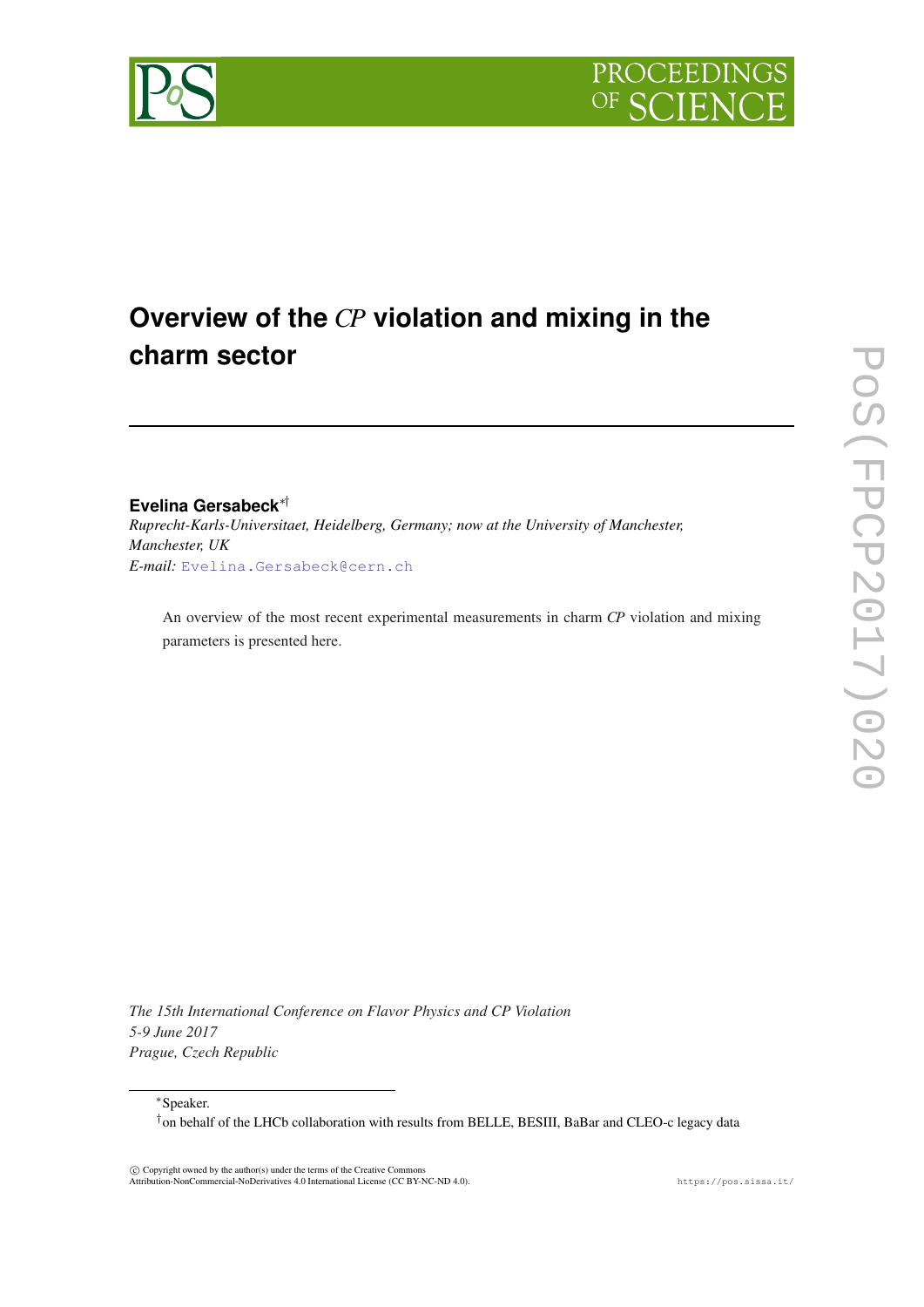#### 1. Introduction to mixing, *CP* violation and the charm flavour factories

The charm quark was discovered in1974 [1], and for more that forty years particle physicists have been searching for matter-antimatter differences in the quark system. The mesons containing one charm quark are a superb laboratory to study the mixing and *CP* violation phenomena in the uptype quark sector. Neutral charm mesons can oscillate, meaning they periodically change into their antimatter partner and vice versa. The mass eigenstates, with well defined masses  $m_{1,2}$  and widths  $\Gamma_{1,2}$ , can be presented as a superposition of the flavour states:  $|D_{1,2}\rangle = p|D^0\rangle \pm q|\bar{D}^0\rangle$  where *p* and *q* are complex numbers. The charm mixing observables are defined as  $x = \frac{m_2 - m_1}{\Gamma_1 + \Gamma_2}$  $\frac{m_2 - m_1}{\Gamma_1 + \Gamma_2}$  and  $y = \frac{\Gamma_2 - \Gamma_1}{2(\Gamma_1 + \Gamma_2)}$  $\frac{1}{2(\Gamma_1+\Gamma_2)}$ By now the mixing of neutral charm mesons  $D^0$  is firmly established. The no-mixing hypothesis has been excluded with a significance more than ten standard deviations form a single experiment [2]. However, there is no experimental evidence for *CP* violation in the up-type quark sector. The *CP* symmetry applies to processes invariant under the combined transformation of charge conjugation and parity. The *CP* symmetry can be violated in several ways. If the quantity  $\lambda_f = -\eta_{CP} \vert \frac{q}{\hbar}$  $\frac{q}{p}$  $||\frac{A_{\overline{f}}}{A_{f}}|e^{i\phi}$ is different than 1, then the CP symmetry is violated. Indirect CP violation occurs when  $\frac{q}{l}$  $\frac{q}{p}$  |  $\neq$  1 or when the *CP*-violating relative phase  $\phi \neq 0$ . The direct *CP* violation depends on the decay mode, and manifests itself when the amplitude for the decay of a particle, *A*, into a given final state, *f* differs from the amplitude of the antiparticle decay,  $\overline{A}$  into the charge-conjugate final state,  $\overline{f}$ , namely  $\frac{\overline{A}_{\overline{f}}}{\overline{A}_{f}}$  $\frac{\Delta f}{A_f}$   $\neq$  1. The *CP* violation within the Standard Model is contained in the imaginary part of the Cabibbo-Kobayashi-Maskawa (CKM) matrix [3] that governs the transitions between the different types of quarks. The violation of the *CP* symmetry has been discovered in weak decays of *K* and *B* mesons containing down-type quarks. The amount of *CP* violation in the up-type sector is expected to be rather small because of the CKM matrix structure - the imaginary part of the CKM element *Vcd* is very small. However, it should be noted that the theoretically it is very difficult to predict precise quantities for the charm mesons because of their mass which does not allow effective theories to be used.

This brief overview includes the most recent experimental charm results of the two B factories, Belle [4] at the asymmetric-energy electron-positron collider, KEKB, and BaBar [5] at the PEP-II collider, results based on data taken with the CLEO-c detector [6] at the electron-positron collider CESR (using a legacy data set), results from the LHCb experiment [7, 8] at the proton-proton machine LHC, and from the chinese flavour factory BESIII [9] at the electron-positron collider, BEPCII.

There are several ways to identify the flavour of the neutral charm mesons. At the B factories and LHCb, the prompt charm decays are tagged by the charge of the pion in the strong decay  $D^{*+} \to D^0 \pi^+$ . At LHCb only, the charge of the muon in  $B \to D \mu v_\mu X$  is used to define the flavour of *D* <sup>0</sup> originating from secondary charm decays. A special class of events called doubly-tagged (DT) events where the  $D^0$  comes from decays  $B \to D^{*+}(\to D^0 \pi^+) \mu^- \nu_\mu X$  has a very low mistag probability. These events are exploited to obtain extra-clean samples of neutral charm meson decays, however the available DT data is significantly smaller than the prompt charm data. At LHCb, the singly-tagged secondary charm decays samples are about three times smaller than the ones of the prompt charm decays to the same final state. The prompt and secondary samples are statistically independent. The two types of charm events have a different decay-time acceptances, and to a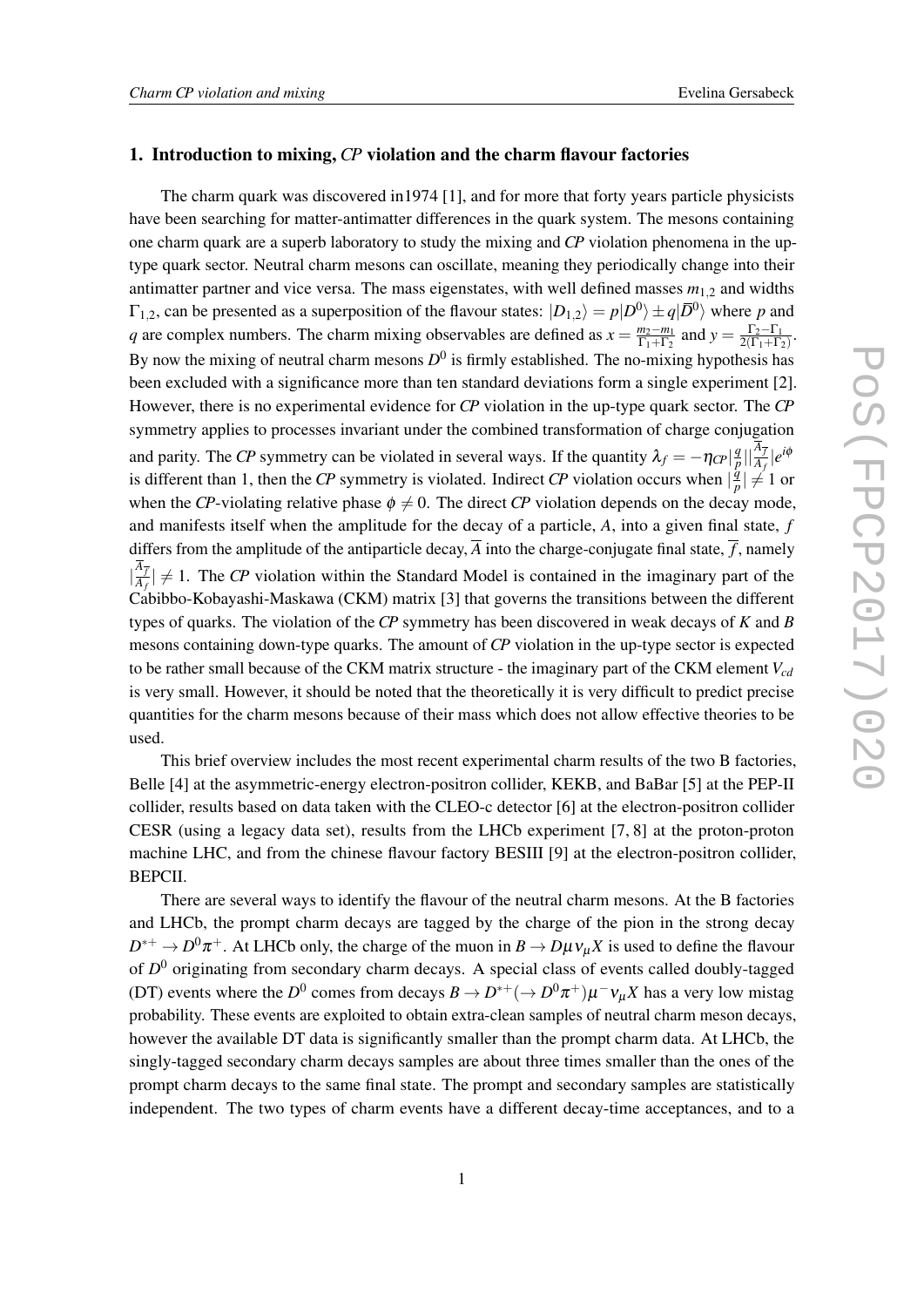large extent, the measurements with both types of events are complementary. In addition, there are different kinds of systematic uncertainties associated with both classes.

The flavour of charm mesons at CLEO-c and BESIII experiments is accessible through the quantum-entangled charm pairs of  $D^0\bar D^0$  produced at the threshold of  $\psi(3770)$  with no additional hadrons. The principle of quantum correlation states that by making a measurement on the particle in a given moment of time we find out information about the antiparticle state at that point of time as well. By looking at the opposite side of the event, decaying to either a flavour specific decay, or a *CP* eigenstate, conclusions can be made about the signal decay.

#### 2. Mixing and *CP* violation

## 2.1 Mixing and *CP* violation in  $D^0 \to K^\mp \pi^\pm$  decays

One of the most suitable channels for charm mixing studies is  $D^0 \to K^-\pi^+$ . The final state can be reached via two independent paths involving either no mixing and Cabibbo-favoured (CF) decays, or mixing and Doubly-Cabibbo suppressed (DCS) decays. Events of  $D^0 \to K^-\pi^+$  are called right-sign (RS), and decays of  $D^0 \to K^+ \pi^-$  are referred to as wrong-sign (WS). The ratio of WS to RS events  $R(t) \equiv \frac{N_{WS}(t)}{N_{RS}(t)} \approx R_D +$ √  $\sqrt{R_D}y' \frac{t}{\tau} + \frac{x'^2 + y'^2}{4}$  $rac{+y^2}{4}$   $\left(\frac{t}{\pi}\right)$  $\left(\frac{t}{\tau}\right)^2$  includes terms (in order of appearance) related to the the ratio of WS to RS non-mixed  $D^0$  meson decays, the interference and the mixing of the charm mesons. Here, *t* is the decay time, and  $\tau$  is the measured  $D^0$  lifetime. In this equation, the parameters  $x'$  and  $y'$  are rotated with respect to the charm mixing parameters  $x$  and  $y$  by a phase. The previous best measurement of the parameters  $R_D$ ,  $x'$  and  $y'$  [10] is based on the charm prompt sample collected during LHCb Run 1 data taking period. Recently, a new DT data sample taken in LHCb Run 1 was analysed [11]. The new sample contains 1.7 million RS events, and 6.7 thousand WS events. When combining both samples, the DT events constitute only 2.5% of the full Run 1 LHCb statistics but the precision of the measured parameters improves by 10-20%. The combined fit [11] tested three hypotheses: no *CP* violation, no direct *CP* violation and all *CP* violation allowed. Under the last hypothesis, using the combined data sample, the results are:

- $R_D^+[10^{-3}] = 3.474 \pm 0.081, \quad R_D^-[10^{-3}] = 3.591 \pm 0.081$
- $(x^{7})^2[10^{-4}] = 0.11 \pm 0.65, \quad (x^{7})^2[10^{-4}] = 0.61 \pm 0.61$
- $(y'^+)[10^{-3}] = 5.97 \pm 1.25, \quad (y'^-) [10^{-3}] = 4.50 \pm 1.21$

Here, the quantities are split by the flavour at production of the charm meson to allow for *CP* violation detection. The quantities denoted with " $+$ " refer to  $D^0$  meson, and the ones with "-" refer to  $\bar{D}^0$  meson. The results are compatible with no-*CP* violation.

## 2.2 Mixing and *CP* violation in  $D^0 \rightarrow h^0 \pi^+ \pi^-$  decays

One way to independently measure the complex parameters  $p, q$  and  $\phi$ , as well as the charm mixing parameters  $x$  and  $y$ , is through a time-dependent Dalitz plot analysis, for instance through the decay  $D^0 \to h^0 \pi^+ \pi^-$ . BaBar performed the first measurement of the  $D^0$ - $\bar{D}^0$  mixing parameters using a time-dependent amplitude analysis of the decay  $D^0 \to \pi^0 \pi^+ \pi^-$  [12]. The experiment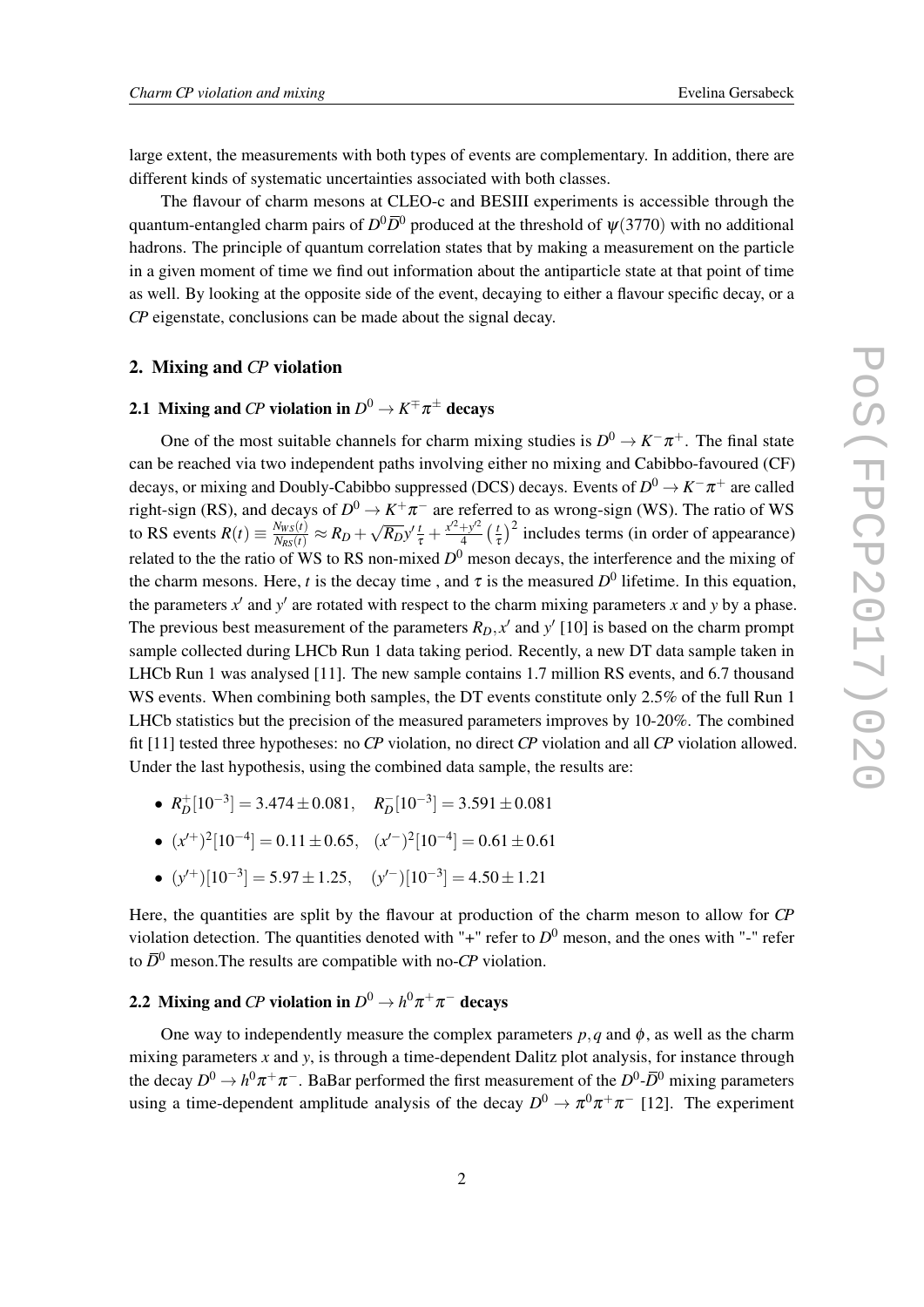uses prompt  $D^0$  decays, and the measured mixing parameters are  $x = (1.5 \pm 1.2 \pm 0.6)\%$  and  $y = (0.2 \pm 0.9 \pm 0.5)\%$ .

For measurement of the charm mixing parameters, the LHCb analyses the so-called golden mode  $D^0 \to K^0_s \pi^+ \pi^-$  [13] employing a model-independent technique. The method uses as external input for the strong phase differences measured by the CLEO collaboration in pre-defined Dalitz bins [14]. The measured values by LHCb are  $x = (-0.86 \pm 0.53 \pm 0.17)\%$  and  $y = (0.03 \pm 0.46 \pm 0.13)\%$ . The model-independent techniques are a very attractive possibility because the modelling of the Dalitz plot is associated with irreducible systematics due to the amplitude model. The uncertainty on the external measurements used in the model-independent techniques can be reduced further by using input from the experiment BESIII which is currently taking data, and a new measurement of the relative strong-phase difference parameters is underway, based on a sample four times bigger than the one collected by CLEO-c [15, 16]. Moreover, this data sample is expected to grow by a factor of ten. The BESIII measurements are also fundamental for extracting the CKM angle  $\gamma$  using the GGSZ method [17], and the uncertainty on  $\gamma$  due to the external input can be reduced due to the larger BESIII statistics [18].

#### 3. Indirect *CP* violation in charm

The indirect *CP* violation comprises the *CP* violation in mixing, *AM*, and interference between mixing and direct *CP* violation,  $A_d$ , and it can be related to the observable  $A_{\Gamma} \approx$  $\eta_{CP}$   $\left[\frac{1}{2}\right]$  $\frac{1}{2}(A_M + A_d)y\cos\phi + x\sin\phi$  =  $-a_{CP}^{ind}$ . The indirect *CP* violation is accessible through measurement of the asymmetries between the effective lifetimes of charm decays to *CP* eigenstates  $A_\Gamma=\frac{\tau(\bar D^0\to h^+h^-)-\tau(D^0\to h^+h^-)}{\tau(\bar D^0\to h^+h^-)+\tau(D^0\to h^+h^-)}$  $\frac{\tau(D^2\to h+h^-)-\tau(D^2\to h+h^-)}{\tau(D^0\to h+h^-)+\tau(D^0\to h+h^-)}$ . This type of *CP* violation is universal, and measurements done with various final states e.g.  $K^+K^-$  and  $\pi^+\pi^-$  should be compatible. Within the Standard Model, this quantity is predicted to be smaller than  $10^{-3}$  [19, 20]. A larger value than the predicted one, or a dependence of *A*<sup>Γ</sup> on the decay mode will indicate physics beyond the Standard Model. Measuring  $A_{\Gamma}$  with CF decays  $D^0 \to K^-\pi^+$  decays provides a useful null tests of the experimental technique - its value should be compatible with zero. Two independent analyses, using two different approaches were recently published by the LHCb collaboration [21]. Both measurements use the full LHCb Run 1 statistics of prompt charm decays to final states  $KK$  and  $\pi\pi$ . One of the methods measures the asymmetries between the decay time in a complex two-stages unbinned fit involving the invariant masses  $m(D^0)$ ,  $\Delta m (= m(D^{*+}) - m(D^0))$ , the  $D^0$  decay time, and the impact parameter  $\chi^2$  of the *D*<sup>0</sup> meson. The obtained results are:  $A_\Gamma(K^+K^-) = (-0.14 \pm 0.37 \pm 0.10) \times 10^{-3}$  and  $A_{\Gamma}(\pi^+\pi^-) = (0.14 \pm 0.63 \pm 0.15) \times 10^{-3}$ . The largest source of systematic uncertainty for this method comes from modelling of the secondary backgrounds.

The other approach uses a binned approach. The reconstructed events data distributions are corrected for detector non-uniformities and presence of secondary decays, and the raw asymmetry is calculated in bins of *D* <sup>0</sup> decay time:

$$
A_{\text{raw}} = \frac{dN(D^0, t) - dN(\bar{D}^0, t)}{dN(D^0, t) + dN(\bar{D}^0, t)}
$$
(3.1)

The yields for calculating *A*r*aw* are extracted by fitting the ∆*m* distribution. A linear fit of the *A*r*aw*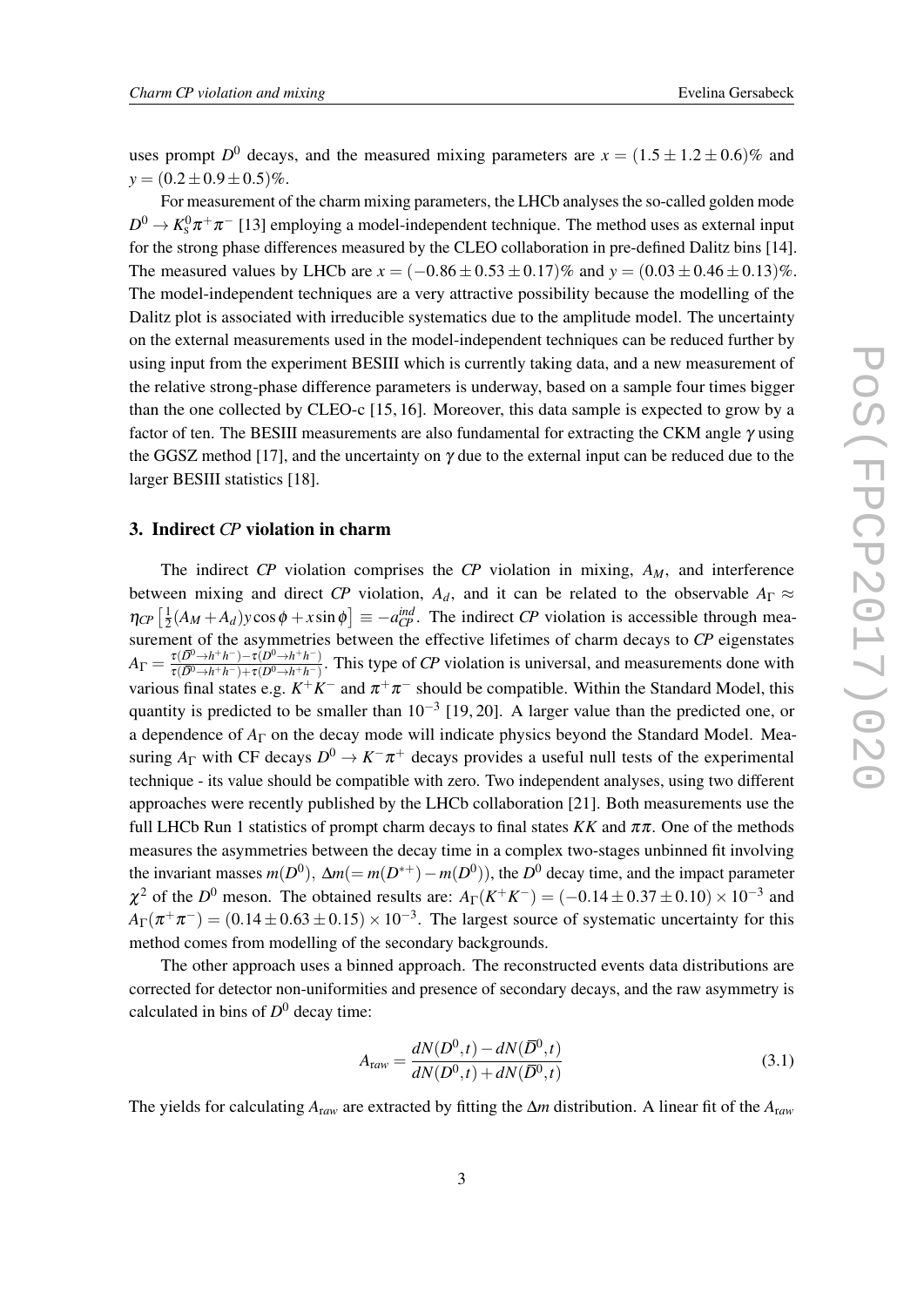disribution versus the decay time is used for extracting *A*<sub>Γ</sub>:

$$
A_{\text{raw}} = A_0 - \frac{t}{\tau} A_\Gamma. \tag{3.2}
$$

The linear slope of this distribution is not sensitive to direct *CP* violation, nor to asymmetries due to production and detection asymmetries. The results of this method are  $A_{\Gamma}(K^+K^-) = (-0.30 \pm 0.001)$  $(0.32 \pm 0.10) \times 10^{-3}$  and  $A_{\Gamma}(\pi^+\pi^-) = (0.46 \pm 0.58 \pm 0.12) \times 10^{-3}$ . The largest source of systematic uncertainty comes from the estimation of the secondary decays contribution. The results of the two independent approaches agree within one standard deviation. The results for  $D^0 \to K^+K^-$  and  $D^0 \to \pi\pi$  are consistent, and show no evidence for *CP* violation. These measurements improve on the precision of the previous best measurements [22] by nearly a factor of two.

A combination of the slightly more precise prompt measurement with the statistically independent secondary charm decays results based on the LHCb Run 1 [23] yields  $A_{\Gamma} = (-0.29 \pm 0.28) \times$ 10−<sup>3</sup> . This is the most precise asymmetry measured in the charm system.

Belle recently reported their measurement using the final dataset of prompt charm decays  $A_{\Gamma} = (-0.03 \pm 0.20 \pm 0.07) \times 10^{-2}$  [24].

The experiment also measured the related quantity,  $y_{CP} = \frac{\tau(D^0 \rightarrow K^- \pi^+)}{\tau(D^0 \rightarrow h^- h^+)}$  $\frac{\tau(D^2 \to K \pi^+)}{\tau(D^0 \to h^- h^+)}$ . In case of no-*CP* violation, *yCP* equals the *y* charm mixing parameter. The Belle result using the same data set yields  $y_{CP} = (1.11 \pm 0.22 \pm 0.09)\%$ . Both observables are fitted simultaneously in bins of the cosine of the polar angle  $\theta^*$  of the  $D^0$  meson in centre-of-mass system with respect to the direction of  $e^+$  beam of the the KEKB asymmetric-energy  $e^+e^-$  collider [25].

The parameter  $y_{CP}$  was measured by the BESIII experiment by taking advantage of quantum coherence between pairs of  $D^0 - \overline{D}^0$  mesons produced in  $e^+e^-$  annihilation near  $\psi$ (3770) threshold. In this work, doubly-tagged events in which on D meson decays to a *CP* eigenstate  $(K^+K^-$ ,  $\pi^+\pi^-$ ,  $K^0_s\pi^0\pi^0$ ,  $K^0_s\pi^0$ ,  $K^0_s\eta$ ,  $K^0_s\omega$ ) and the other one to a semileptonic decays (*Kev*, *K*µ $\nu$ ) are used. BESIII collaboration reports  $y_{C P} = (-2.0 \pm 1.3 \pm 0.7)\%$  [26]. A new preliminary result was presented at this conference, based on events tagged with *CP* tags  $K^0_\text{\tiny L}\pi^0$  and  $K^0_\text{\tiny S}\pi^0$  versus flavour tags  $KeV$ ,  $y_{CP} = (-0.98 \pm 2.43)\%$  [27].

# 4. Direct CPV searches in two-body *D* <sup>0</sup> → *h* +*h* <sup>−</sup> charm decays

The time-integrated *CP* asymmetry in the decay rates of the singly Cabibbo-supressed process  $D^0 \rightarrow h^+h^-$ 

$$
A_{CP}(D^0 \to h^-h^+) \equiv \frac{\Gamma(D^0 \to h^-h^+) - \Gamma(\overline{D}^0 \to h^-h^+)}{\Gamma(D^0 \to h^-h^+) + \Gamma(\overline{D}^0 \to h^-h^+)},\tag{4.1}
$$

was measured recently at LHCb [28]. This observable cannot be accessed directly due to the presence of production asymmetry of the  $D^0$  and  $\overline{D}^0$  mesons at *pp* collider, and due to the presence of detection asymmetries. The latter can origin from an asymmetric interaction of the charged particles with the material of the detector. One example for this is the different cross-section for interaction with matter of  $K^+$  and  $K^-$ . Any asymmetry in the detector e.g. some inefficient regions, faulty electronics, etc could also contribute to the detection asymmetry. The effect of such asymmetries can cancel to first order with the regular swap of the magnetic field of the dipole magnet at LHCb.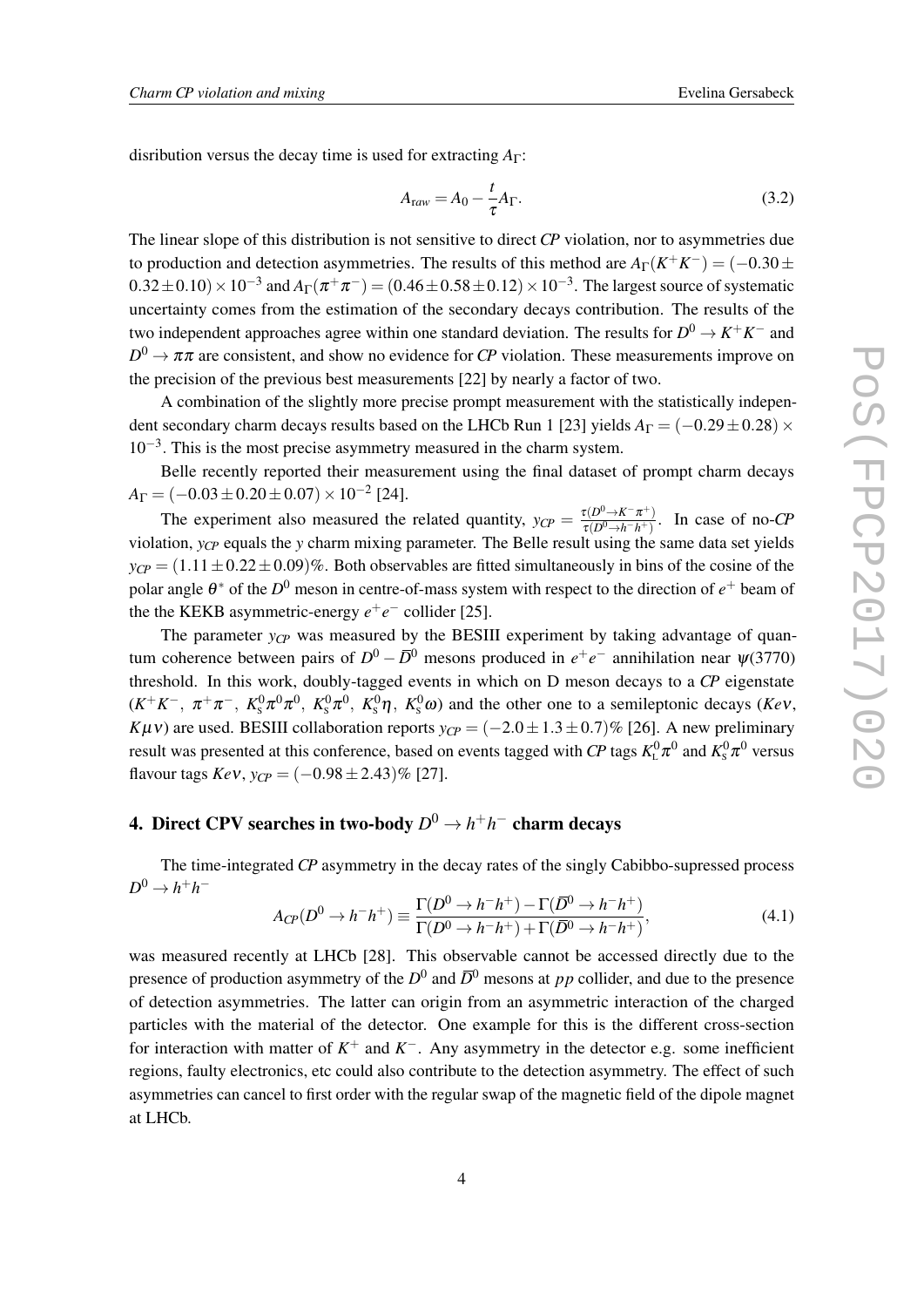For prompt charm decays, the measured raw asymmetry in the number of background-subtracted number of signal decays

$$
A_{\text{raw}} \equiv \frac{N(D^0 \to h^+ h^-) - N(\bar{D}^0 \to h^+ h^-)}{N(D^0 \to h^+ h^-) + N(\bar{D}^0 \to h^+ h^-)},
$$
(4.2)

is related to the observable of interest,  $A_{\mathbb{CP}}(K^-K^+)$ , via

$$
A_{CP}(D^0 \to h^-h^+) \approx A_{\text{raw}}(D^0 \to h^-h^+) - A_P(D^{*+}) - A_D(\pi^+). \tag{4.3}
$$

This approximation is valid only for small asymmetries, this is why a particular care has been taken to exclude regions with large asymmetries, related to detector acceptance effects [28, 29].

To cancel the effect of the nuisance detection and production asymmetry, a set of Cabibbofavoured decays,  $D^0 \to K^-\pi^+, D^+ \to K^-\pi^+\pi^+, D^+ \to \bar{K}^0\pi^+,$  in which no *CP* violation is expected, is used. For example, by exploiting the prompt  $D^0 \to K^-\pi^+$  channel, one can cancel the  $D^{*+}$ production asymmetry, and the soft pion detection asymmetry. However, a new detection asymmetry is present due to the asymmetric final state  $K^-\pi^+$ . The effect of this asymmetry is mitigated using the other two calibration channels leading to

$$
A_{CP}(D^{0} \to K^{-}K^{+}) = A_{\text{raw}}(D^{0} \to K^{-}K^{+}) - A_{\text{raw}}(D^{0} \to K^{-}\pi^{+}) + A_{\text{raw}}(D^{+} \to K^{-}\pi^{+}\pi^{+}) - A_{\text{raw}}(D^{+} \to \bar{K}^{0}\pi^{+}) + A_{D}(\bar{K}^{0}).
$$
 (4.4)

 $A_{C\!P}(K^-K^+)$  now only depends on measurable raw asymmetries and the calculable  $\bar K^0$  detection asymmetry [30]. The method to determine  $A_{\mathcal{CP}}(K^-K^+)$  has been first used in Ref. [31].

The time-integrated *CP* asymmetry in  $D^0 \to K^-K^+$  decays measured using the LHCb Run 1 prompt charm decays is determined to be

$$
A_{CP}^{\text{prompt}}(K^-K^+) = (0.14 \pm 0.15 \, (\text{stat}) \pm 0.10 \, (\text{syst}))\%.
$$

This result can be combined with previous LHCb measurements of the same and related observables. A combination with  $A_{\text{CP}}(K^-K^+)$  measured using secondary charm decays [31] yields

$$
A_{CP}^{\text{comb}}(K^-K^+) = (0.04 \pm 0.12 \, (\text{stat}) \pm 0.10 \, (\text{syst}))\%.
$$

Since the same  $D<sup>+</sup>$  decay channels are employed for the cancellation of detection asymmetries in secondary charm decays, the result is partially correlated with  $A_{CP}^{\text{prompt}}(K^-K^+)$ . The statistical correlation coefficient is  $\rho_{stat} = 0.36$ . The difference in *CP* asymmetries between  $D^0 \rightarrow K^- K^+$ and  $D^0 \rightarrow \pi^- \pi^+$  decays,  $\Delta A_{CP}^{prompt}$ , is measured at LHCb using prompt charm decays [29]. A combination of the measurement of  $A_{CP}^{\text{prompt}}(K^-K^+)$  with  $\Delta A_{CP}$  yields a value for

$$
A_{CP}^{\text{prompt}}(\pi^+\pi^-) = A_{CP}^{\text{prompt}}(K^+K^-) - \Delta A_{CP}^{\text{prompt}} = (0.24 \pm 0.15 \, (\text{stat}) \pm 0.11 \, (\text{syst}))\%.\tag{4.7}
$$

The statistical correlation coefficient of the two measurements is  $\rho_{stat} = 0.24$ . The largest systematic uncertainties come from equalising the kinematic distributions for the final states  $KK$  and  $\pi\pi$ , and from excluding regions with large nuisance asymmetries.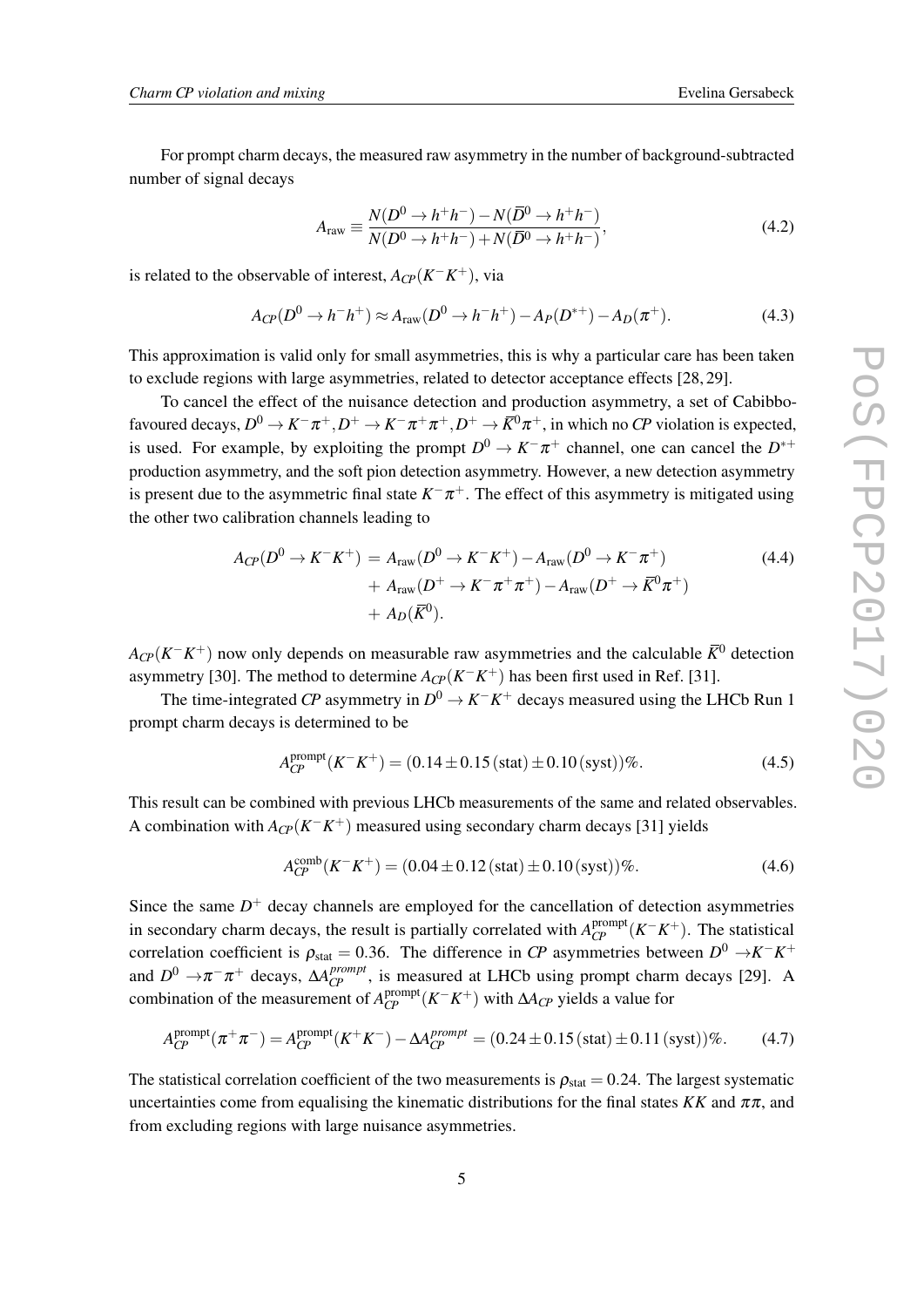A combination with the measurement using secondary charm results in

$$
A_{CP}^{\text{comb}}(\pi^- \pi^+) = (0.07 \pm 0.14 \, (\text{stat}) \pm 0.11 \, (\text{syst})) \%
$$

In conclusion, no evidence of CP violation is found in the Cabibbo-suppressed decays  $D^0 \rightarrow$  $K^-K^+$  and  $D^0 \to \pi^- \pi^+$ . These results are obtained assuming that there is no *CP* violation in  $D^0$ – $\bar{D}^0$ mixing and no direct *CP* violation in the Cabibbo-favoured  $D^0 \to K^-\pi^+$ ,  $D^+ \to K^-\pi^+\pi^+$  and  $D^+ \to \bar K^0 \pi^+$  decay modes. The combined LHCb results are the most precise measurements of the individual time-integrated *CP* asymmetries  $A_{C\!P}(K^-\overline{K}^+)$  and  $A_{C\!P}(\pi^-\pi^+)$  from a single experiment to date.



Figure 1: The combination plot shows the measurements for ∆*ACP* and *A*<sup>Γ</sup> and sumarises the *CP* violation searches in  $D^0 \to h^+h^-$  decays using input from the BaBar, Belle, CDF and LHCb experiments.

Heavy Flavor Averaging Group [32] provides the combinations of all the independent searches for *CP* violation in  $D^0 \to h^+h^-$  decays. This is presented in Fig. 1. The vertical axis corresponds to the direct *CP* violation,  $\Delta a_{CP}^{dir}$ , related to the observable  $\Delta A_{CP} \equiv A_{CP}(K^+K^-) - A_{CP}(\pi^+\pi^-) \approx$  $\Delta a_{CP}^{\mathrm dir} \left( 1+ y_{CP} \frac{\overline{\langle t \rangle}}{\tau} \right)$ τ  $\Big) + a_{CP}^{\text{ind}} \frac{\Delta \langle t \rangle}{\tau}$  $\frac{\partial f}{\partial t}$ , where  $\langle t \rangle$  is the arithmetic average of the mean decay times of the  $D^0 \to K^+K^-$  and  $D^0 \to \pi^+\pi^-$  decays, and  $\Delta\langle t \rangle$  is their difference. The indirect *CP* violation asymmetry  $a_{CP}^{ind} \approx -A_{\Gamma}$  is displayed on the horizontal axis. The results of the global fit yield  $a_{CP}^{ind} = (0.030 \pm 0.026)\%$  and  $\Delta a_{CP}^{dir} = (-0.134 \pm 0.070)\%$ . They are consistent with the no-*CP* violation hypothesis in the charm sector at 9.3% CL.

### 5. Direct CPV searches in other two- or three-body charm decays (phase-space integrated)

Other singly Cabibbo-suppressed decays of the charm mesons can be used for complementary *CP* violation searches as well. The ones with significant branching fractions are expected to yield more precise measurements. A search for *CP* violation in  $D^+ \to \eta' \pi^+$  and  $D_s^+ \to \eta' \pi^+$  decays is conducted for a first time at a hadron collider using the full LHCb Run 1 data statistics. The  $η'$  meson is reconstructed via the final state  $π+π-γ$ . The signal sample contains about 63000  $D^{\pm}$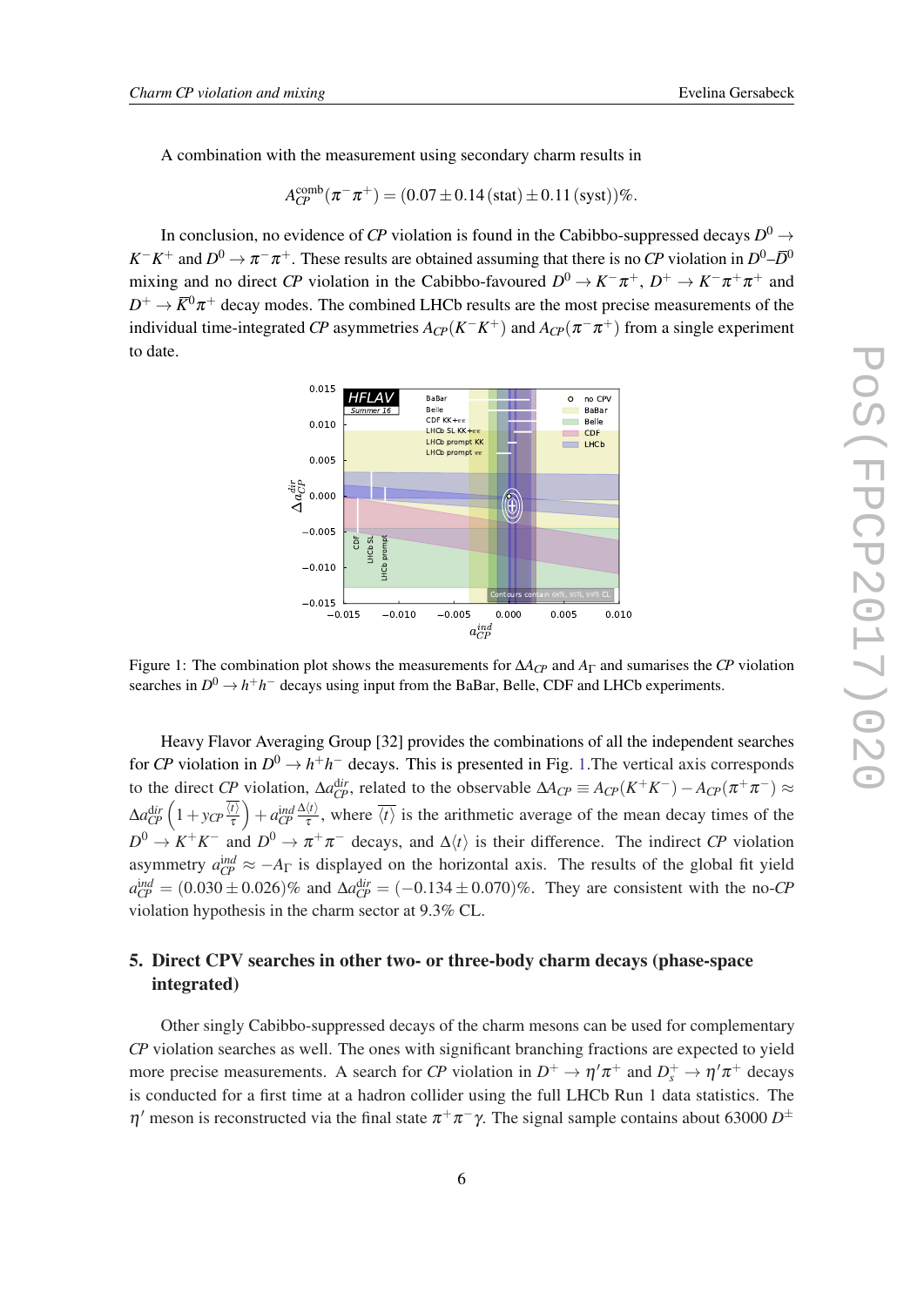and 152000  $D_s^{\pm}$  candidates. The *CP* asymmetries are extracted with the aid of the control channels  $D^+ \to K^0_s \pi^+$ , with  $K^0_s \to \pi^+ \pi^-$ , and  $D_s^+ \to \phi \pi^+$ , with  $\phi \to K^+ K^-$ . The control channels are used to correct for production and detection asymmetries, in a similar way to the measurement done with  $D^0 \to h^+h^-$  decays.

The measured *CP*-violating charge asymmetries are  $A_{CP}(D^+ \to \eta' \pi^+) = (-0.61 \pm 0.72 \pm 0.000)$  $0.53 \pm 0.12$ % and  $A_{CP}(D_s^+ \to \eta' \pi^+) = (-0.82 \pm 0.36 \pm 0.22 \pm 0.27)$ % [33], where the last uncertainty comes from external inputs related to *CP* asymmetries measurements in the control channels. The results are the most precise measurement to date of these variables, and are consistent with *CP* conservation. Prior to this,  $D^{\pm} \to \eta' \pi^{\pm}$  and  $D_s^{\pm} \to \eta' \pi^{\pm}$  decays have so far been studies only at  $e^+e^-$  colliders because of the experimental challenges in reconstructing  $\eta^{(')}$  mesons in hadron collisions.

According to [34], the decays of  $D^0 \to K^0_s K^0_s$  are very sensitive to large beyond the Standard Model *CP* violation effects. An upper limit for Standard Model *CP* asymmetry is set to be below 1.1%. The new measurement by Belle,  $A_{CP} = (-0.02 \pm 1.53 \pm 0.17)\%$  [35] is compatible with *CP* conservation. And so is the previous, less precise, measurement done by LHCb with Run 1 data,  $A_{CP} = (2.9 \pm 5.2 \pm 2.2)\%$  [36].

The search of *CP* violation in radiative charm decays  $D^0 \to V\gamma$ , where *V* stands for one of the light vector mesons  $\phi$ ,  $K^*$ ,  $\rho$ , is done for the first time by the Belle collaboration [37]. The search is motivated by the possibility to have sizeable *CP* asymmetries in SM extensions with chromomagnetic dipole operators [38, 39]. The search for *CP* violation in radiative charm decays is complementary to the searches that have been exclusively performed in hadronic or leptonic decays. The reported results are:  $A_{C\}P}(D^0 \to \phi \gamma) = (-9.4 \pm 6.6 \pm 0.1)\%$ ,  $A_{C\}P}(D^0 \to K^* \gamma) =$  $(-0.3±2.0±0.0)$ %,  $A_{CP}(D^0 → ργ) = (5.6±15.2±0.6)$ %

The BESIII collaboration measured the *CP* asymmetry in semileptonic charm decays,  $D^+ \rightarrow$  $K_{\text{L}}^0 eV_e$ . The result  $A_{\text{CP}}(D^+) = (-0.59 \pm 0.60 \pm 1.48)\%$  was found to be compatible with the predicted value of *CP* violation in the  $K^0$  system,  $-3.3 \times 10^{-3}$  [40].

The BES||| collaboration presented the preliminary result for  $A_{C\!P}$  in four new modes,  $A_{C\!P}(D^+\to$  $K_{\rm S}^0 K^+$ ) = (-1.5 ± 2.8 ± 1.6)%,  $A_{C\!P}(D^+ \to K_{\rm S}^0 K^+ \pi^0)$  = (1.4 ± 4.0 ± 2.4)%,  $A_{C\!P}(D^+ \to K_{\rm L}^0 K^+)$  =  $(-3.0 \pm 3.2 \pm 1.2)\%$ ,  $A_{CP}(D^+ \to K_L^0 K^+ \pi^0) = (-0.9 \pm 4.1 \pm 1.6)\%$  [27], and found the results compatible with *CP* asymmetry.

Most of the presented results in this section still have large experimental uncertainties, at the order of percent, which leaves room for new physics effects to manifest in future measurements.

# 6. Direct CPV searches in multi-body charm decays  $(D^0\!\rightarrow\! h^+h^-\pi^-\pi^+)$

Multibody processes have rich decay dynamics which lead to large interference, and which can vary widely as a function of the phase space. They offer possibility to look for*CP* violation in regions of phase space. Two main types of techniques are employed for these searches: model-dependent, and model-independent ones.

The model-independent techniques look for asymmetries in regions of phase space by counting. These kind of methods neither identify which amplitudes contribute to the observed asymmetry nor measure the actual asymmetry. There are two types of model-independent techniques–binned and unbinned. The binned analyses have to make an optimisation between minimising the number of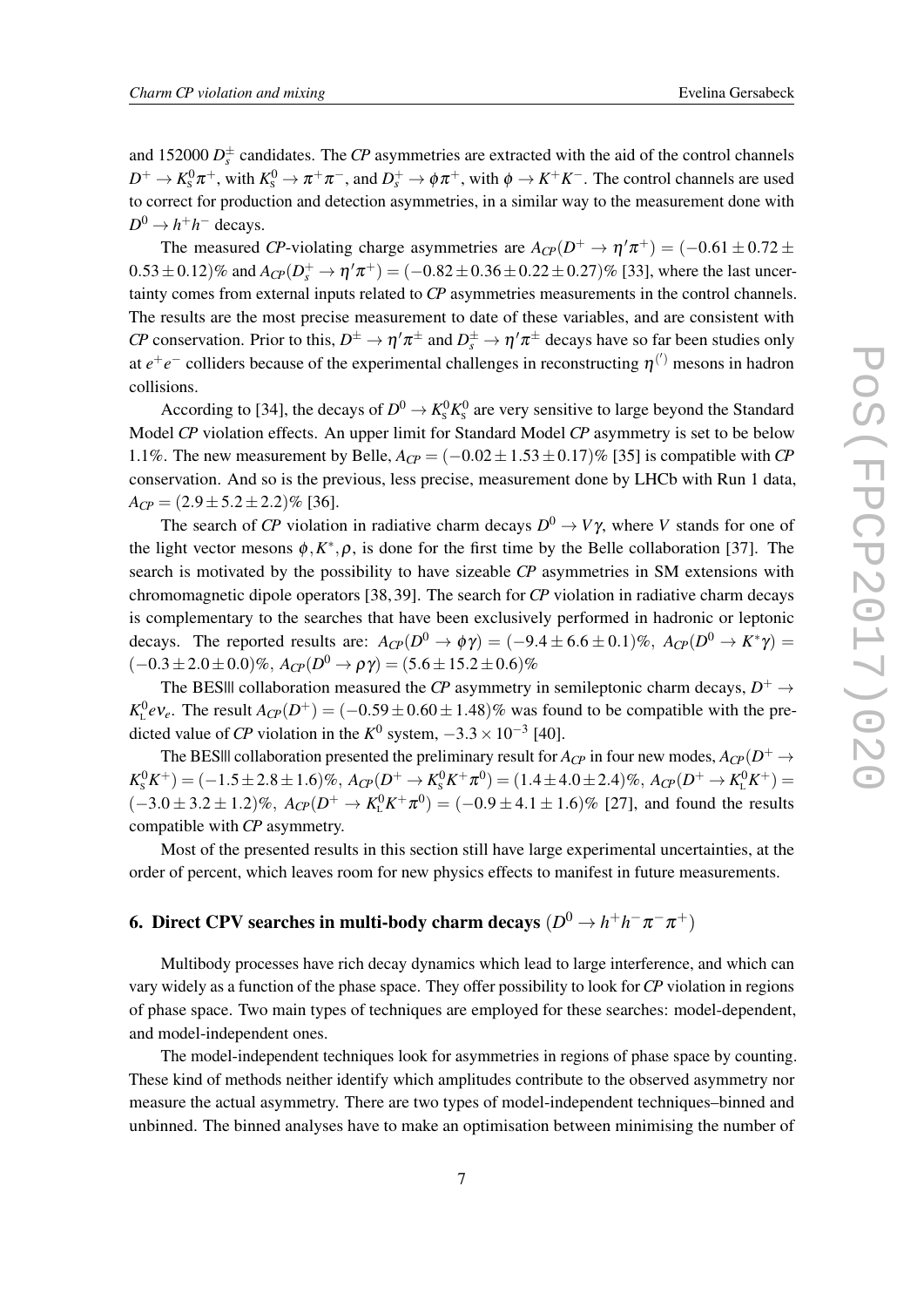bins, in order to maximise the number of events per bin, while retaining sensitivity to the interference between all contributing resonances without diluting the *CP* asymmetries. A binned technique, using a  $\chi^2$  difference method is introduced in [41], and used in [42–44]. The unbinned methods are based on the average weighted distance between events in phase space. Two unbinned methods have been used so far for searches of *CP* violation of charm decays - nearest-neighbour method introduced in [45, 46] and used in [44], or the energy test first introduced in [47, 48], and its possible greater sensitivity for *CP* violation searches was presented in [49].

The first application of the energy test in particle physics was the search for *CP* violation in the decay channel  $D^0 \to \pi^+ \pi^- \pi^0$  using LHCb data [50]. The first application for *CP* violation in four-body decays was done with  $D^0 \to \pi^+ \pi^- \pi^- \pi^+$  decays using the full LHCb Run 1 prompt charm data sample [51]. The energy test employs a test statistic *T* which is used to compare the average distances based on the metric function  $\psi$ . It is defined as

$$
T = \sum_{i,j>i}^{n} \frac{\psi_{ij}}{n(n-1)} + \sum_{i,j>i}^{\overline{n}} \frac{\psi_{ij}}{\overline{n}(\overline{n}-1)} - \sum_{i,j}^{n,\overline{n}} \frac{\psi_{ij}}{n\overline{n}},
$$
(6.1)

and the metric function  $\psi_{ij} \equiv \psi(d_{ij}) = e^{-d_{ij}^2/2\sigma^2}$  is chosen as a Gaussian function with a tunable parameter  $\sigma$  as it should be a falling function with increasing the distance between events. *T* compares the average distances of pairs of events belonging to two samples of opposite flavour. The normalisation factor removes the impact of global asymmetries. The distance between two points in phase space is given by  $d_{ij} = (m_{12}^{2,j} - m_{12}^{2,i}, m_{23}^{2,j} - m_{23}^{2,i}, m_{13}^{2,j} - m_{13}^{2,i})$ , where the 1,2,3 subscripts indicate the final-state particles. For no-CPV, *T* is expected to be zero, and larger than zero in case of *CP* violation. This unbinned technique calculates a *p*-value under the hypothesis of *CP* symmetry by comparing the nominal *T* value observed in data to a distribution of *T* values obtained from permutation samples, where the flavour of the  $D^0$  is randomly reassigned to simulate samples without *CP* violation. The *p*-value for the no *CP* violation hypothesis is obtained as the fraction of permutation *T* values greater than the nominal *T* value. For four-body decay, the P-even and P-odd CP asymmetries can be tested. The P-even test is performed through the comparison of the distribution of events in the  $D^0$  and  $\bar{D}^0$  phase spaces, characterised by squared invariant masses. Additionally, characterising the events using a triple product of final-state particle momenta,  $p(\pi_i)$ , gives sensitivity to P-odd amplitudes, and thus allows the first test for P-odd *CP* asymmetries in an unbinned model-independent technique. The parity-sensitive variable  $C_T = p(\pi_1) \cdot (p(\pi_2) \times p(\pi_3))$ is introduced, and the different flavours are analysed in regions with different sign of *C<sup>T</sup>* .

The data are found to be consistent with the hypothesis of *CP* symmetry with a p-value of  $(4.6\pm0.5)\%$  in the P-even case, and marginally consistent with a p-value of  $(0.6\pm0.2)\%$  in the P-odd case, corresponding to a significance for *CP* non-conservation of 2.7 standard deviations. The deviation is located in a small phase-space region dominated by the  $\rho^0$  resonance. The sensitivity of this method was studied using simplified simulation based on the model presented in [52] by introducing different types of *CP* violation.

To really pin down the origin of the *CP* violation, one should employ a model dependent technique in order to understand the nature of the interfering processes in a multibody decay. This means one has to develop a model of the intermediate particle resonances occurring in the decay. This amplitude model is used to describe the phase-space structure of the multibody final state.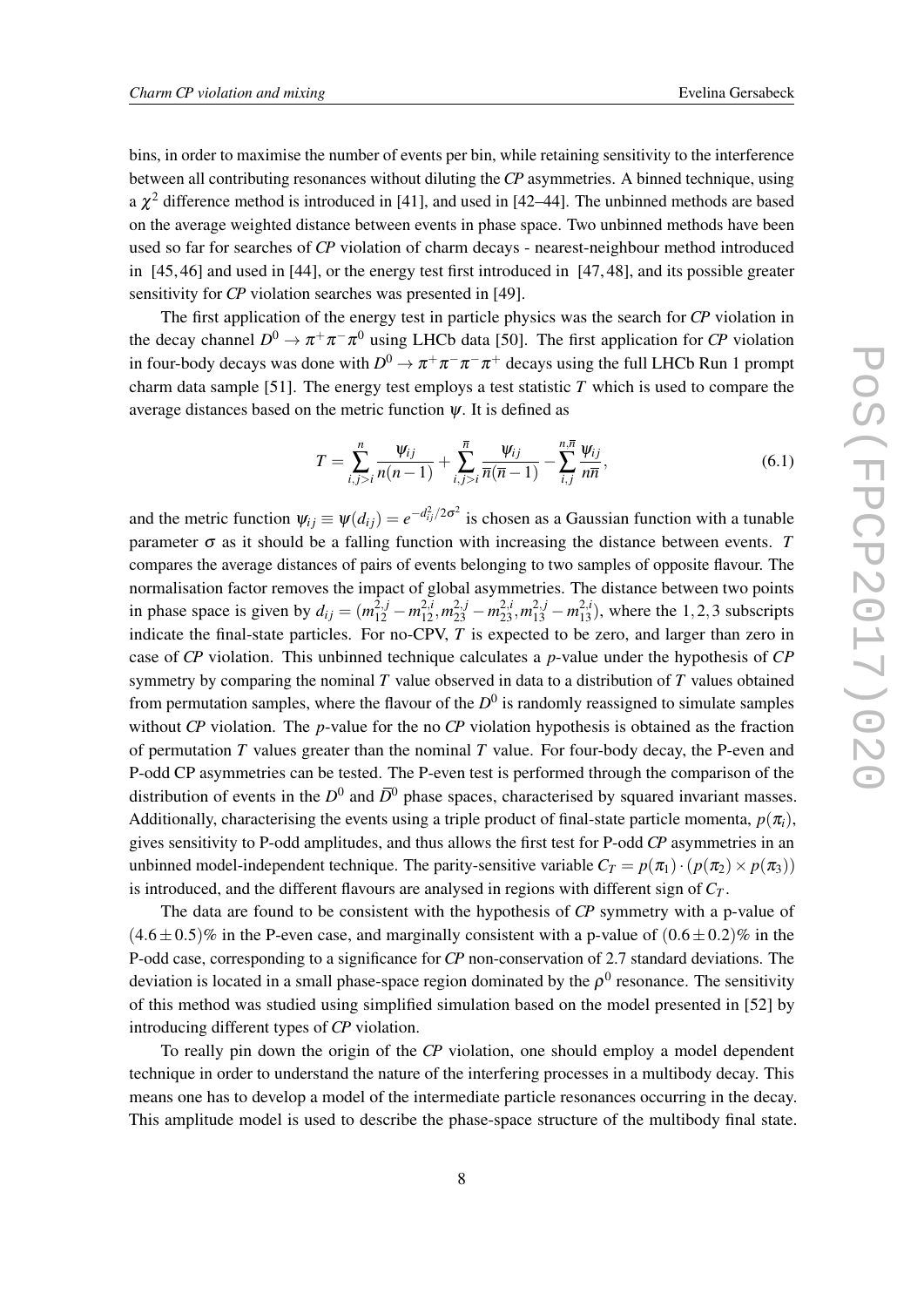The resonant substructure of  $(D^0 \to \pi^+ \pi^- \pi^- \pi^+)$  is studied using data collected with the CLEO-c detector. At CLEO-c, the charm mesons are produced in quantum-correlated pairs  $D^0\overline{D}^0$  at the resonance  $\psi(3770)$ . The flavour of the neutral charm mesons is tagged by looking the charge of a kaon associated with the decay of the other *D* meson in the event e.g. the semileptonic decays *D*<sup>0</sup> → *K*<sup>−</sup>*e*<sup>+</sup>*v*. The analysis was carried on a CLEO-c legacy data set. About 7000 flavourtagged  $(D^0 \to \pi^+ \pi^- \pi^- \pi^+)$  events were used for an amplitude analysis, performed in order to disentangle the various intermediate state contributions. The most significant contributions are  $D^0\to a_1(1260)^+\pi^-$  ,  $D^0\to\sigma f_0(1370)$  and  $D^0\to\rho$  (770) $^0\rho$  (770) $^0$ . Using the information about the flavour tag of the  $D^0$ , a search for *CP* violation is performed. The amplitude coefficients are allowed to differ between  $D^0$  and  $\bar{D}^0$  decays. The sensitivity varies between 4% and 22% for the different decay modes. No significant*CP* violation is observed for any of the amplitudes. The global decay rate asymmetries between  $D^0$  and  $\overline{D}^0$  are measured to be  $A_{CP} = \frac{N_{D^0} - N_{\overline{D}^0}}{N_{D^0} + N_{\overline{D}^0}}$  $\frac{N_{D}^{0} - N_{\bar{D}^{0}}^{0}}{N_{D}^{0} + N_{\bar{D}^{0}}} = (+0.54 \pm 1.04 \pm 0.51)\%$  [52].

Following a similar strategy, and data from the experiments CLEO II.V, CLEO III and CLEO-c was used to analyse the decays  $(D^0\!\to\! K^+K^-\pi^-\pi^+)$ . The flavour of the charm mesons collected with the CLEO II.V, CLEO III detectors is tagged by the charge of the pion in the strong decay  $D^{*+} \rightarrow$  $D^0\pi^+$ . About 3000 candidates were collected with the different CLEO experiment configurations. The dominant contributions are found to be  $D^0 \to \phi(1020)\rho(770)^0$ ,  $D^0 \to K_1(1270)^+K^-$  and  $D^0 \to K(1400)^+ K^-$ . The result for the global asymmetry  $A_{CP} = \frac{N_{D^0} - N_{D^0}}{N_{D^0} + N_{D^0}}$  $\frac{N_{D^0} - N_{D^0}}{N_{D^0} + N_{D^0}} = (+1.84 \pm 1.74 \pm 0.30)\%$ is consistent with *CP* conservation [52]. .

#### 7. Conclusions and prospects

The latest precision measurements in the charm sector at LHCb, BELLE, BESIII, BaBar, CLEO-c legacy data are presented in these proceedings.

*CP* violation in the charm sector remains unobserved. All searches are consistent with no direct or indirect *CP* violation, with limits approaching the order of 10−<sup>3</sup> in the direct *CP* violation searches, and 10−<sup>4</sup> for indirect *CP* violation searches. The no-mixing hypothesis for neutral charm mesons is excluded with a significance >10 standard deviations already with LHCb Run I prompt data, and the different results agree well. However, the charm mixing parameters remain to be measured with sufficient precision, and the input from the BESIII experiment is critical for these precision measurements.The key measurements are still statistically limited, and for future measurement the systematics is expected to reduce with statistics. Several key LHCb Run 1 analyses are still ongoing and several LHCb Run 2 analyses are now underway. A factor two gain in statistics has already been seen with LHCb Run 2 data due to trigger optimisation, and even more statistics is expected to be collected with the upgraded LHCb experiment.

With LHCb and BESIII continuing to take data, and the Belle  $\parallel$  experiment joining soon, there are exciting times for the charm physics ahead.

#### References

- [1] SLAC-SP-017, J. E. Augustin *et al.*, *Discovery of a Narrow Resonance in e* +*e* <sup>−</sup> *Annihilation*, [Phys. Rev.](http://dx.doi.org/10.1103/PhysRevLett.33.1406) Lett. 33 [\(1974\) 1406,](http://dx.doi.org/10.1103/PhysRevLett.33.1406) [Adv. Exp. Phys.5,141(1976)].
- [2] LHCb collaboration, R. Aaij *et al.*, *Observation of D*0*–D* <sup>0</sup> *oscillations*, [Phys. Rev. Lett.](http://dx.doi.org/10.1103/PhysRevLett.110.101802) 110 (2013) [101802](http://dx.doi.org/10.1103/PhysRevLett.110.101802), [arXiv:1211.1230](http://arxiv.org/abs/1211.1230).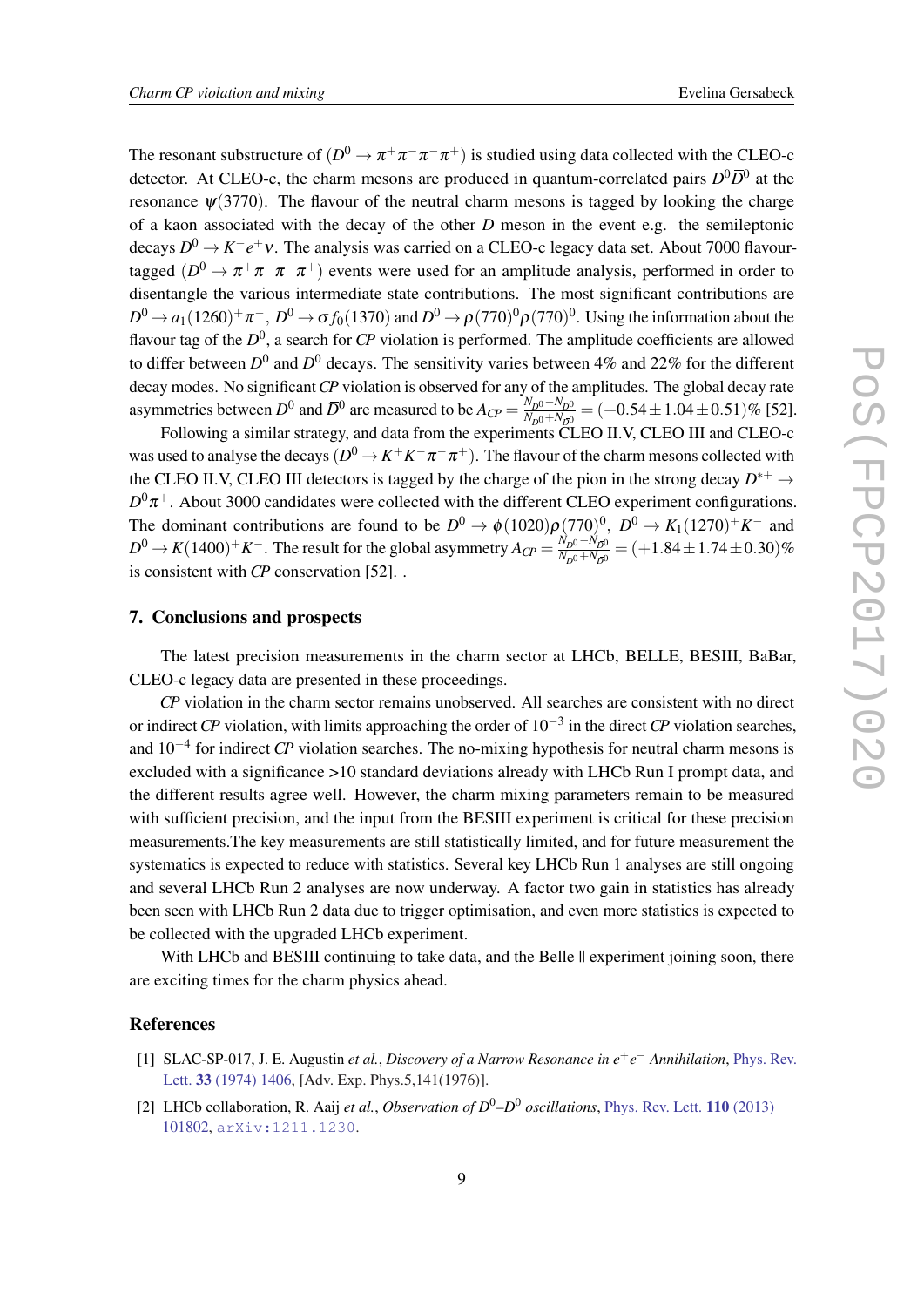- [3] M. Kobayashi and T. Maskawa, *CP Violation in the Renormalizable Theory of Weak Interaction*, [Prog.](http://dx.doi.org/10.1143/PTP.49.652) [Theor. Phys.](http://dx.doi.org/10.1143/PTP.49.652) 49 (1973) 652.
- [4] A. Abashian *et al.*, *The Belle Detector*, [Nucl. Instrum. Meth.](http://dx.doi.org/10.1016/S0168-9002(01)02013-7) A479 (2002) 117.
- [5] BaBar, B. Aubert *et al.*, *The BaBar detector*, [Nucl. Instrum. Meth.](http://dx.doi.org/10.1016/S0168-9002(01)02012-5) A479 (2002) 1, [arXiv:hep-ex/0105044](http://arxiv.org/abs/hep-ex/0105044).
- [6] CLEO, R. A. Briere *et al.*, *CLEO-c and CESR-c: A New frontier of weak and strong interactions*, CLNS-01-1742 (2001).
- [7] LHCb, A. A. Alves, Jr. *et al.*, *The LHCb Detector at the LHC*, JINST 3 [\(2008\) S08005.](http://dx.doi.org/10.1088/1748-0221/3/08/S08005)
- [8] LHCb collaboration, R. Aaij *et al.*, *LHCb detector performance*, [Int. J. Mod. Phys.](http://dx.doi.org/10.1142/S0217751X15300227) A30 (2015) [1530022](http://dx.doi.org/10.1142/S0217751X15300227), [arXiv:1412.6352](http://arxiv.org/abs/1412.6352).
- [9] BESIII, M. Ablikim *et al.*, *Design and Construction of the BESIII Detector*, [Nucl. Instrum. Meth.](http://dx.doi.org/10.1016/j.nima.2009.12.050) A614 [\(2010\) 345](http://dx.doi.org/10.1016/j.nima.2009.12.050), [arXiv:0911.4960](http://arxiv.org/abs/0911.4960).
- [10] LHCb collaboration, R. Aaij *et al.*, *Measurement of D*0*–D* <sup>0</sup> *mixing parameters and search for CP violation using*  $D^0 \to K^+ \pi^-$  *decays, [Phys. Rev. Lett.](http://dx.doi.org/10.1103/PhysRevLett.111.251801) 111 (2013) 251801,*  $\text{arXiv:}1309$ *. 6534.*
- [11] LHCb collaboration, R. Aaij *et al., Measurements of charm mixing and CP violation using*  $D^0 \to K^{\pm} \pi^{\mp}$ *decays*, Phys. Rev. D95 [\(2017\) 052004](http://dx.doi.org/10.1103/PhysRevD.95.052004), [arXiv:1611.06143](http://arxiv.org/abs/1611.06143), Erratum in preparation.
- [12] BaBar, J. P. Lees *et al.*, *Measurement of the neutral D meson mixing parameters in a time-dependent amplitude analysis of the*  $D^0 \to \pi^+\pi^-\pi^0$  *decay*, Phys. Rev. **D93** [\(2016\), no.~11 112014,](http://dx.doi.org/10.1103/PhysRevD.93.112014) [arXiv:1604.00857](http://arxiv.org/abs/1604.00857).
- [13] LHCb collaboration, R. Aaij *et al.*, *Model-independent measurement of mixing parameters in*  $D^0 \to K^0_S \pi^+ \pi^-$  *decays*, JHEP 04 [\(2016\) 033,](http://dx.doi.org/10.1007/JHEP04(2016)033) [arXiv:1510.01664](http://arxiv.org/abs/1510.01664).
- [14] CLEO, J. Libby *et al.*, *Model-independent determination of the strong-phase difference between D* <sup>0</sup> *and*  $\bar{D}^0 \to K_{S,L}^0 h^+h^-$  (h =  $\pi$ , K) and its impact on the measurement of the CKM angle  $\gamma/\phi_3$ , [Phys. Rev.](http://dx.doi.org/10.1103/PhysRevD.82.112006) D82 [\(2010\) 112006,](http://dx.doi.org/10.1103/PhysRevD.82.112006) [arXiv:1010.2817](http://arxiv.org/abs/1010.2817).
- [15] R. A. Briere, *Quantum coherent measurements*, PoS CHARM2016 (2017) 031.
- [16] BESIII, M.-G. Zhao, *CP Violation, Mixing and nonleptonic decays at BESIII*, PoS CHARM2016 (2017) 023.
- [17] A. Giri, Y. Grossman, A. Soffer, and J. Zupan, *Determining gamma using B+- —> DK+- with multibody D decays*, Phys. Rev. D68 [\(2003\) 054018,](http://dx.doi.org/10.1103/PhysRevD.68.054018) [arXiv:hep-ph/0303187](http://arxiv.org/abs/hep-ph/0303187).
- [18] LHCb, L. collaboration, *Synergy of BESIII and LHCb physics programmes*, LHCb-PUB-2016-025.
- [19] M. Bobrowski, A. Lenz, J. Riedl, and J. Rohrwild, *How Large Can the SM Contribution to CP Violation in*  $D^0 - \bar{D}^0$  *Mixing Be?*, JHEP 03 [\(2010\) 009](http://dx.doi.org/10.1007/JHEP03(2010)009), [arXiv:1002.4794](http://arxiv.org/abs/1002.4794).
- [20] Y. Grossman, A. L. Kagan, and Y. Nir, *New physics and CP violation in singly Cabibbo suppressed D decays*, Phys. Rev. D75 [\(2007\) 036008](http://dx.doi.org/10.1103/PhysRevD.75.036008), [arXiv:hep-ph/0609178](http://arxiv.org/abs/hep-ph/0609178).
- [21] LHCb collaboration, R. Aaij *et al., Measurement of the CP violation parameter*  $A_{\Gamma}$  *in*  $D^0 \to K^+K^-$  and  $D^0 \to \pi^+ \pi^-$  *decays*, [Phys. Rev. Lett.](http://dx.doi.org/10.1103/PhysRevLett.118.261803) **118** (2017) 261803, [arXiv:1702.06490](http://arxiv.org/abs/1702.06490).
- [22] LHCb collaboration, R. Aaij *et al., Measurements of indirect CP asymmetries in*  $D^0 \to K^-K^+$  *and*  $D^0 \to \pi^-\pi^+$  *decays*, [Phys. Rev. Lett.](http://dx.doi.org/10.1103/PhysRevLett.112.041801) **112** (2014) 041801, arXiv:1310 . 7201.
- [23] LHCb collaboration, R. Aaij *et al., Measurement of indirect CP asymmetries in*  $D^0 \to K^-K^+$  *and*  $D^0 \to \pi^-\pi^+$  *decays*, JHEP 04 [\(2015\) 043](http://dx.doi.org/10.1007/JHEP04(2015)043), [arXiv:1501.06777](http://arxiv.org/abs/1501.06777).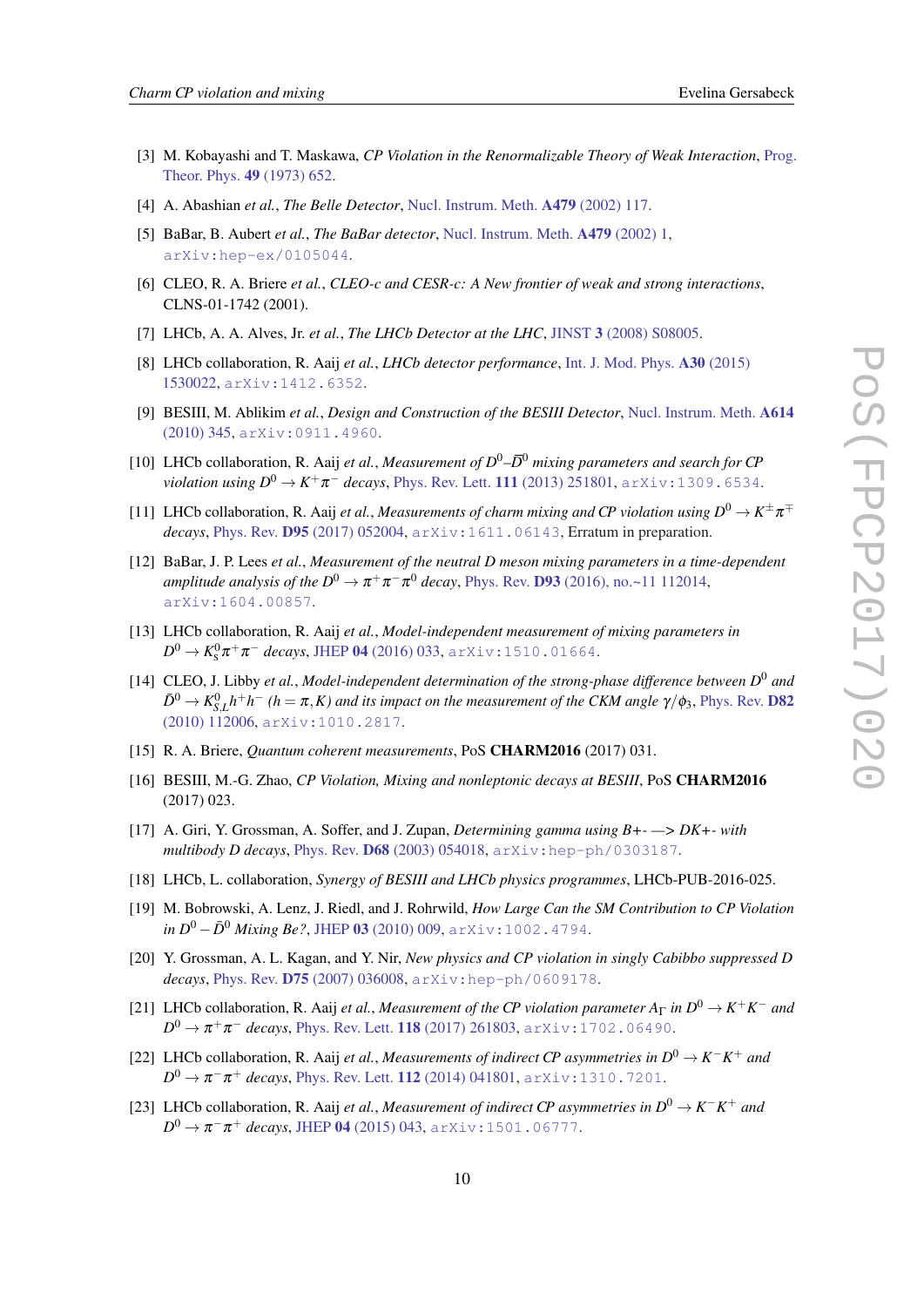- [24] Belle, M. Staric *et al.*, *Measurement of D*<sup>0</sup> −*D* <sup>0</sup> *mixing and search for CP violation in*  $D^0 \rightarrow K^+K^-, \pi^+\pi^-$  *decays with the full Belle data set*, Phys. Lett. **B753** [\(2016\) 412,](http://dx.doi.org/10.1016/j.physletb.2015.12.025) [arXiv:1509.08266](http://arxiv.org/abs/1509.08266).
- [25] S. Kurokawa and E. Kikutani, *Overview of the KEKB accelerators*, [Nucl. Instrum. Meth.](http://dx.doi.org/10.1016/S0168-9002(02)01771-0) A499 (2003) [1.](http://dx.doi.org/10.1016/S0168-9002(02)01771-0)
- [26] BESIII, M. Ablikim *et al., Measurement of y<sub>CP</sub> in*  $D^0 \overline{D}^0$  *oscillation using quantum correlations in e* + *e* − → *D*<sup>0</sup> $\overline{D}$ <sup>0</sup> *at*  $\sqrt{s}$  = 3.773 GeV, Phys. Lett. **B744** [\(2015\) 339,](http://dx.doi.org/10.1016/j.physletb.2015.04.008) [arXiv:1501.01378](http://arxiv.org/abs/1501.01378).
- [27] BESIII, X. Z. on behalf of BESIII collaboration, *Charm hadron decay at BESIII*, Contribution to these proceedings, FPCP17, Prague.
- [28] LHCb collaboration, R. Aaij *et al., Measurement of CP asymmetry in*  $D^0 \to K^+K^-$  *decays, [Phys. Lett.](http://dx.doi.org/10.1016/j.physletb.2017.01.061)* B767 [\(2017\) 177](http://dx.doi.org/10.1016/j.physletb.2017.01.061), [arXiv:1610.09476](http://arxiv.org/abs/1610.09476).
- [29] LHCb collaboration, R. Aaij *et al.*, *Measurement of the difference of time-integrated CP asymmetries in*  $D^0\to K^-K^+$  *and*  $D^0\to \pi^-\pi^+$  *decays,* [Phys. Rev. Lett.](http://dx.doi.org/10.1103/PhysRevLett.116.191601) **116** (2016) 191601, <code>[arXiv:1602.03160](http://arxiv.org/abs/1602.03160).</code>
- [30] LHCb collaboration, R. Aaij *et al.*, *Search for direct CP violation in*  $D^0 \to h^-h^+$  *modes using semileptonic B decays*, [Phys. Lett.](http://dx.doi.org/10.1016/j.physletb.2013.04.061) B723 (2013) 33, [arXiv:1303.2614](http://arxiv.org/abs/1303.2614).
- [31] LHCb collaboration, R. Aaij *et al., Measurement of CP asymmetry in*  $D^0 \to K^-K^+$  *and*  $D^0 \to \pi^- \pi^+$ *decays*, JHEP 07 [\(2014\) 041](http://dx.doi.org/10.1007/JHEP07(2014)041), [arXiv:1405.2797](http://arxiv.org/abs/1405.2797).
- [32] Y. Amhis *et al.*, *Averages of b-hadron, c-hadron, and* τ*-lepton properties as of summer 2016*, [arXiv:1612.07233](http://arxiv.org/abs/1612.07233), updated results and plots available at <http://www.slac.stanford.edu/xorg/hflav>.
- [33] LHCb collaboration, R. Aaij *et al., Measurement of CP asymmetries in*  $D^{\pm} \to \eta' \pi^{\pm}$  *and*  $D_s^{\pm} \to \eta' \pi^{\pm}$ *decays*, [Phys. Lett.](http://dx.doi.org/10.1016/j.physletb.2017.05.013) B771 (2017) 21, [arXiv:1701.01871](http://arxiv.org/abs/1701.01871).
- [34] U. Nierste and S. Schacht, *CP Violation in*  $D^0 \rightarrow K_S K_S$ , Phys. Rev. **D92** [\(2015\), no.~5 054036,](http://dx.doi.org/10.1103/PhysRevD.92.054036) [arXiv:1508.00074](http://arxiv.org/abs/1508.00074).
- [35] A. Abdesselam *et al., Measurement of CP asymmetry in the*  $D^0 \to K_S^0 K_S^0$  *decay at Belle*, [arXiv:1609.06393](http://arxiv.org/abs/1609.06393).
- [36] LHCb collaboration, R. Aaij *et al., Measurement of the time-integrated CP asymmetry in*  $D^0 \to K^0_S K^0_S$ *decays*, JHEP 10 [\(2015\) 055](http://dx.doi.org/10.1007/JHEP10(2015)055), [arXiv:1508.06087](http://arxiv.org/abs/1508.06087).
- [37] Belle, A. Abdesselam *et al., Observation of*  $D^0 \to \rho^0 \gamma$  *and search for CP violation in radiative charm decays*, Phys. Rev. Lett. 118 [\(2017\), no.~5 051801](http://dx.doi.org/10.1103/PhysRevLett.118.051801), [arXiv:1603.03257](http://arxiv.org/abs/1603.03257).
- [38] J. Lyon and R. Zwicky, *Anomalously large*  $\mathscr{O}_8$  *and long-distance chirality from*  $A_{\rm CP}[D^0 \to (\rho^0, \omega)\gamma](t)$ , [arXiv:1210.6546](http://arxiv.org/abs/1210.6546).
- [39] G. Isidori and J. F. Kamenik, *Shedding light on CP violation in the charm system via D to V gamma decays*, [Phys. Rev. Lett.](http://dx.doi.org/10.1103/PhysRevLett.109.171801) 109 (2012) 171801, [arXiv:1205.3164](http://arxiv.org/abs/1205.3164).
- [40] Z.-Z. Xing, *Effect of K0 anti-K0 mixing on CP asymmetries in weak decays of D and B mesons*, [Phys.](http://dx.doi.org/10.1016/0370-2693(95)92845-D, 10.1016/0370-2693(95)01281-0) Lett. B353 [\(1995\) 313](http://dx.doi.org/10.1016/0370-2693(95)92845-D, 10.1016/0370-2693(95)01281-0), [arXiv:hep-ph/9505272](http://arxiv.org/abs/hep-ph/9505272), [Erratum: Phys. Lett.B363,266(1995)].
- [41] I. Bediaga *et al.*, *On a CP anisotropy measurement in the Dalitz plot*, Phys. Rev. D80 [\(2009\) 096006](http://dx.doi.org/10.1103/PhysRevD.80.096006), [arXiv:0905.4233](http://arxiv.org/abs/0905.4233).
- [42] LHCb collaboration, R. Aaij *et al., Model-independent search for CP violation in*  $D^0 \to K^-K^+\pi^+\pi^$  $and D^{0} \rightarrow \pi^{-}\pi^{+}\pi^{-}\pi^{+}$  *decays* , Phys. Lett. **B726** [\(2013\) 623](http://dx.doi.org/10.1016/j.physletb.2013.09.011), [arXiv:1308.3189](http://arxiv.org/abs/1308.3189).